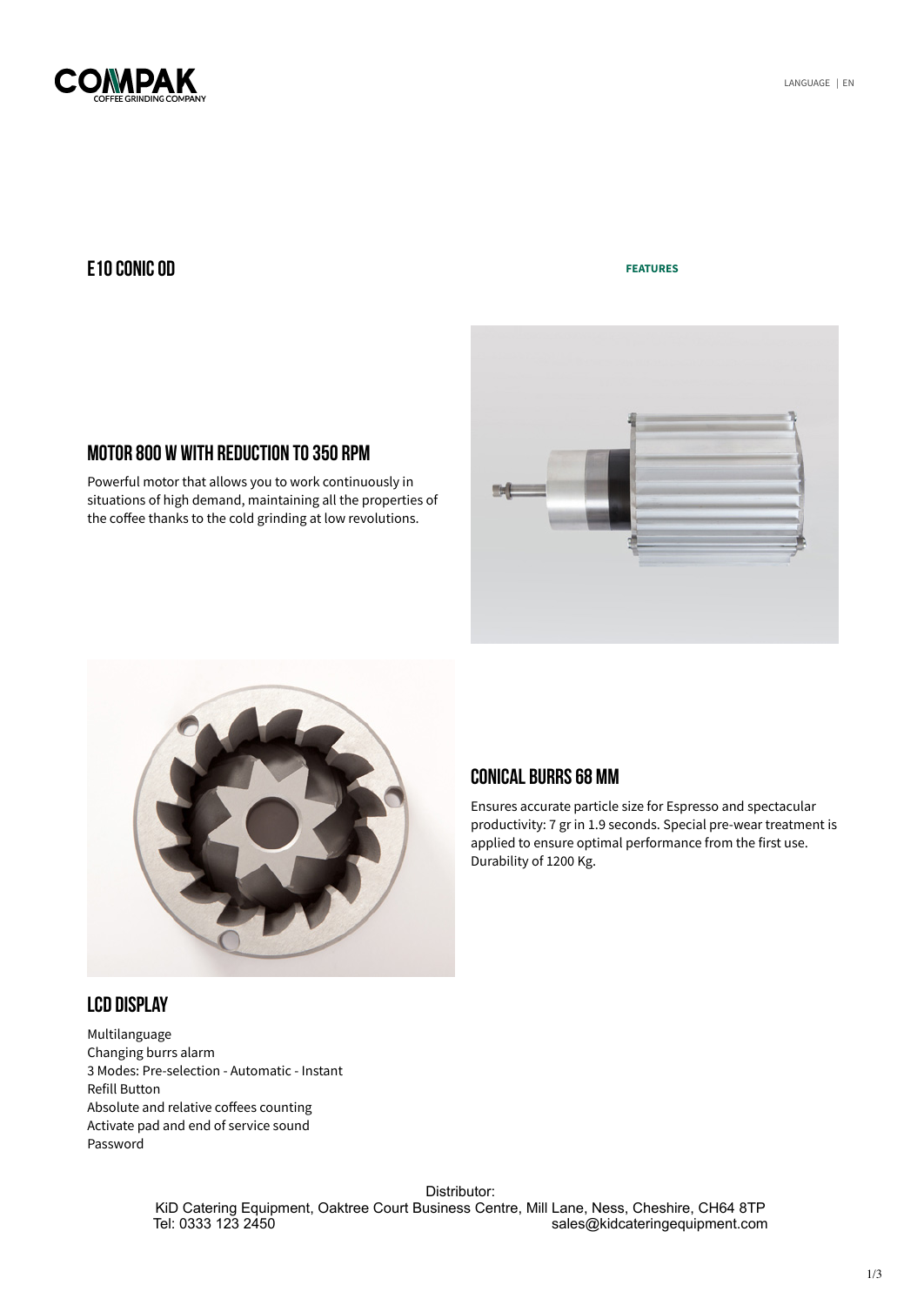



# **ELECTRONIC FAN**

Incorporates an electronic fan on top of the body that maintains a cool flow of air at all times.

# CONTINUOUS MICROMETRIC ADJUSTMENTSYSTEM PARALLEL

Set the grind point with maximum precision in a very simple and intuitive way. The new Parallel locking system provides an extra level of security ensuring parallel positioning between burrs at all times.



# COFFEE OUTLET ENLIGHTENED WITH LEDS

Low consumption LED technology, which will allow the final user to have a greater visibility in their working area.